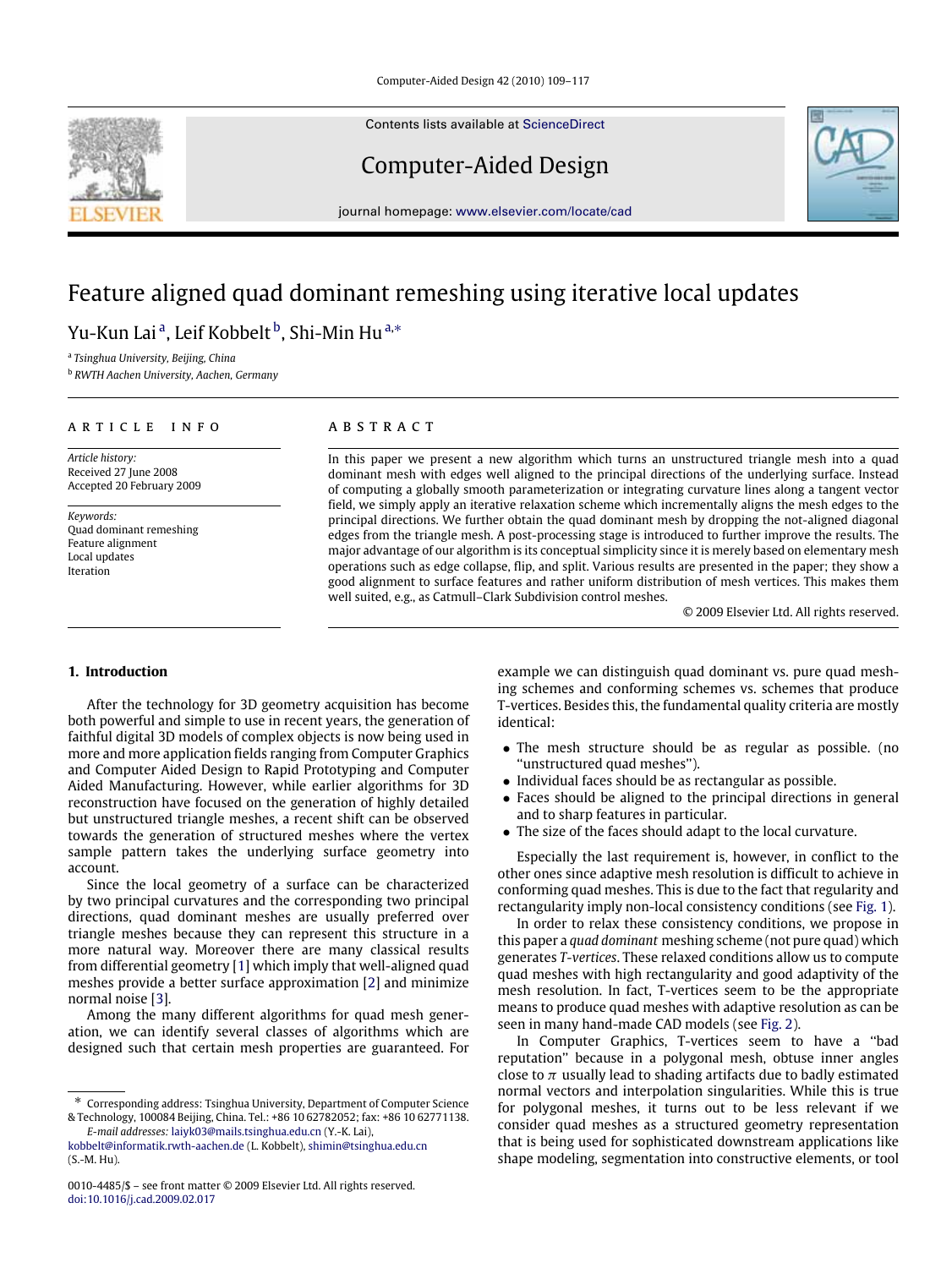

**Fig. 1.** Global regularity and conformity for quad meshes lead to non-local consistency conditions and may cause strongly distorted quads. T-vertices provide the flexibility to adjust the quad mesh resolution and to avoid the accumulation of distortion.



**Fig. 2.** Quad meshes are a well-established representation in shape design and modeling applications. In order to flexibly change the resolution while not compromising the local regularity T-vertices are introduced.

path generation. Higher order geometry representations such as T-splines [4] and Catmull–Clark subdivision surfaces can handle T-vertices in a natural manner and no surface singularities are caused by them.

Another design goal for our algorithm is simplicity. Instead of doing complex calculations to analyze the geometric and topological structure of the input shape, our algorithm is based on a small number of mesh operations which are available in every polygonal mesh library. The major processing stage of our algorithm is a simple mesh relaxation scheme that moves mesh vertices in tangent direction in order to promote edge alignment to the principal directions. The vertex sliding is interleaved with local connectivity updates (edge collapses, splits, and flips) in order to prevent the mesh connectivity from degenerating. The overall process is illustrated in Figs. 3 and 4.

This paper is an extended version of [5]. In particular, more discussions and experimental results with respect to different resolutions and feature sensitivity are presented. Section 2 briefly reviews related work. The overall algorithm is given in Section 3 and the key component of incremental alignment in Section 4. Experimental results are given in Section 5, with conclusions and discussions in Section 6.

# **2. Related work**

Remeshing has been an active research topic for years and a thorough survey is well beyond the scope of this paper. The reader is rather referred to [6] for an excellent and comprehensive overview. Remeshing methods can be classified based on the output mesh structure into triangle remeshing and quad remeshing.

#### *2.1. Triangle remeshing*

Early work focuses on semi-regular triangle remeshing which produces mostly regular vertices (of valence 6) except for a few isolated extraordinary vertices in the output mesh. A coarse triangle mesh is constructed from the dual of a quasi-Voronoi diagram [7] or from mesh simplification [8] and uniform subdivision is applied.

Isotropic remeshing [9–12] produces approximately equilateral triangles of the same size without caring about topological regularity. [9] uses a global conformal parameterization which restricts the allowed topology of the input meshes. [10] generalizes this by using local parameterizations. The methods in [11,12] achieve high quality isotropic remeshing by a series of local mesh modifications, which is similar in spirit to our approach in this paper.

Isotropic remeshing can be adapted to vary the sizes of triangles according to the local curvature. [9] uses a density map to control the mesh resolution. Lai et al. [13] propose to use a curvature sensitive distance metric to anisotropically remesh models so that triangles are elongated along sharp and semi-sharp features. Alignment of edges with such features was specifically studied in [3]. Other approaches (e.g. [14]) try to recover artifacts of features introduced by scanning or remeshing by a post-filtering operation, which may be used after feature unaware remeshing methods to improve the quality of output meshes.

#### *2.2. Quad remeshing*

Alliez et al. [15] propose a method to integrate principal curvature lines in the parameter domain of the input mesh and generate a quad dominant output mesh by intersecting these lines. Marinov and Kobbelt [16] extend this work by directly integrating curves on the input model. Streamline integration methods add integration curves in a greedy fashion, thus they cannot guarantee a globally uniform distribution. Principal directions usually suffer from singularities, even after smoothing. Dong et al. [17] hence suggest to use the gradient of a smooth harmonic scalar field instead of principal directions. More regular results are obtained at the cost of necessary user intervention and the loss of feature alignment.

Global parameterization has also proven to be a powerful tool for quad remeshing. Geometry images [18] remesh arbitrary input meshes into all-quad meshes, by cutting the input mesh into a topological disk (a fundamental domain), parameterizing and regularly sampling it over a square domain. Multi-chart geometry images [19] extend this idea and reduce the mapping distortion significantly. The input model is segmented into pieces and they are parameterized one by one. A zippering operation is performed to keep the remeshed model water-tight. Periodic global parameterization is proposed in [20] to parameterize the input model so that principal directions are aligned with coordinate axes in the parameter domain. Non-linear optimization is required to achieve this. Remeshing can then be performed by regular sampling in the parameter domain. Kälberer et al. [21] improve this by converting a given frame field into a single vector field on a branched covering of the 2-manifold and producing quadrilateral meshes with fewer singularities.

When using local parameterizations for quad meshing, the input mesh has to be decomposed into patches and compatibility conditions have to be satisfied along patch boundaries. Dong et al. [22] propose a quad remeshing method which connects extrema of Laplacian eigenfunctions via gradient flow to form a quadrangular base mesh. High quality remeshing with few extraordinary vertices is achieved this way, although features are usually not well captured. In [23] the patch layout is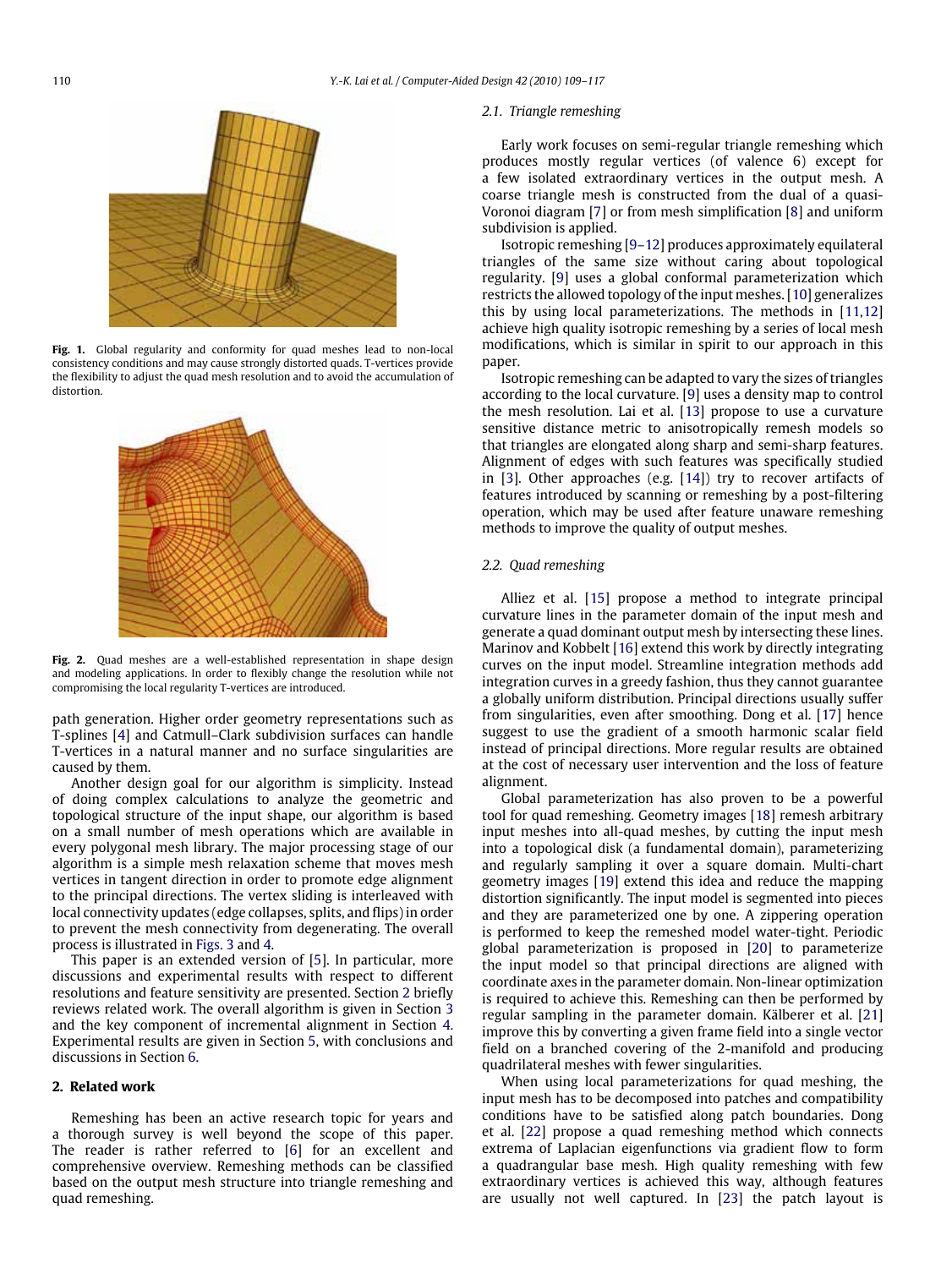

**Fig. 3.** Intermediate results produced by the individual steps of our algorithm. (a) The input triangle mesh with smoothed principal direction field. (b) The triangle mesh produced by curvature adaptive isotropic remeshing. (c) and (d) The triangle mesh during iterative optimization when  $\alpha$  reduced to 50% and 0% of the initial value; wellaligned, aggregated edges are highlighted. (e) The triangle mesh after the incremental optimization, with well-aligned edges highlighted. (f) Output quad dominant mesh after post-processing.



**Fig. 4.** Mesh processing pipeline for incremental quad dominant meshing.

prescribed manually and more general compatibility conditions are considered allowing for a swap of the principal directions. The work by Boier-Martin et al. [24] produces quad dominant meshes by first constructing a coarse domain using clustering techniques. A two-stage remeshing algorithm is proposed in [25] that first segments the input mesh into patches using a variant of the variational shape approximation algorithm [2] and then applies a combinatorial optimization procedure to build the output mesh from a set of smooth curves. This method is specifically targeting at the generation of coarse output meshes. A contouring based approach was proposed in [26] that can run at interactive rates, however sacrificing regularity and feature alignment in the output mesh.

Unlike most other approaches, Liu et al. [27] considers the problem of producing quad dominant meshes with each quad being planar. This is accomplished by a post-optimization of the vertex positions of a quad dominant mesh, keeping the connectivity unchanged. This post-optimization could be applied to our quad meshes if this property is desired. Tchon and Cameredo [28] propose to use iterative, specialized local operators to produce quad dominant meshes, which bears some similarity with our method, however, their method applies only to 2D meshes.

In [29] an algorithm for the generation of high quality T-spline control meshes is presented which is based on the periodic global parameterization but allows for more flexible user intervention. Our output meshes can also be used as T-spline control meshes.

# **3. Overview of the algorithm**

Given an unstructured triangle mesh  $M$  as input, we first have to compute a tangent direction field to which we want to align the quad faces. Usually we will use the principal directions of the underlying surface estimated at the vertices of  $M$ , but other choices would be possible as well. Next we perform an isotropic remeshing  $M \rightarrow M'$  which is feature sensitive in the sense that the local vertex density is adapted to the maximum curvature [13]. This pre-process is necessary to provide a sufficient number of degrees of freedom for the incremental alignment procedure.

The basic idea of the incremental alignment is to let the vertices of  $\mathcal{M}'$  slide over the input mesh  $\mathcal M$  such that edges of  $\mathcal M'$  become

aligned to the principal directions of  $M$ . The sliding is controlled by various forces which promote alignment as well as uniform distribution. Since at each surface point there are four principal directions (minimum and maximum curvatures in two opposite directions each), the alignment force can only take up to four adjacent edges into account. The other edges do not imply any forces and will end up as diagonals. Eventually these diagonals are removed from the mesh  $\mathcal{M}'$  such that a quad dominant output mesh is generated. In order to avoid degenerate triangles, we adjust the mesh connectivity during vertex sliding. By using such techniques, mesh edges tend to align principal directions (or other given orthogonal fields) well, which is a very important property for quad meshes to be useful.

#### *3.1. Principal direction estimation*

Our algorithm aligns mesh edges to an arbitrary pair of tangent direction fields. The geometrically most relevant directions on a surface are the principal directions which indicate at each point on a surface the (mutually orthogonal) tangent directions of minimum and maximum curvatures [1].

We use the methods proposed in [30,31] to estimate the principal directions at the vertices of the input mesh  $M$ . Since this estimate is sensitive to noise and since it cannot guarantee a smooth direction field in nearly umbilic regions of the surface, we have to apply a smoothing operator. The number of singularities in the resulting direction fields can be reduced considerably by treating the local direction information as a 4-symmetric vector field [32]. We apply the method proposed in [33] to smooth the principal frames by using a simple non-linear optimization scheme which tends to converge very robustly and fast.

The principal direction estimation and smoothing provides an orthogonal coordinate frame  $F_i = (X_i, Y_i, Z_i)$  for each vertex in the input mesh  $\mathcal{M}$  where  $X_i$  is the minimum curvature direction,  $Y_i$  is the maximum curvature direction, and  $Z_i$  is the normal vector. We interpolate this direction information linearly across triangles by using barycentric coordinates.

For the normals, linear interpolation is straightforward. For the tangent directions, however, we first have to find the proper permutations of the directions for interpolation (due to 4 symmetry). Let  $F_i$ ,  $F_j$ , and  $F_k$  be the local frames at the three vertices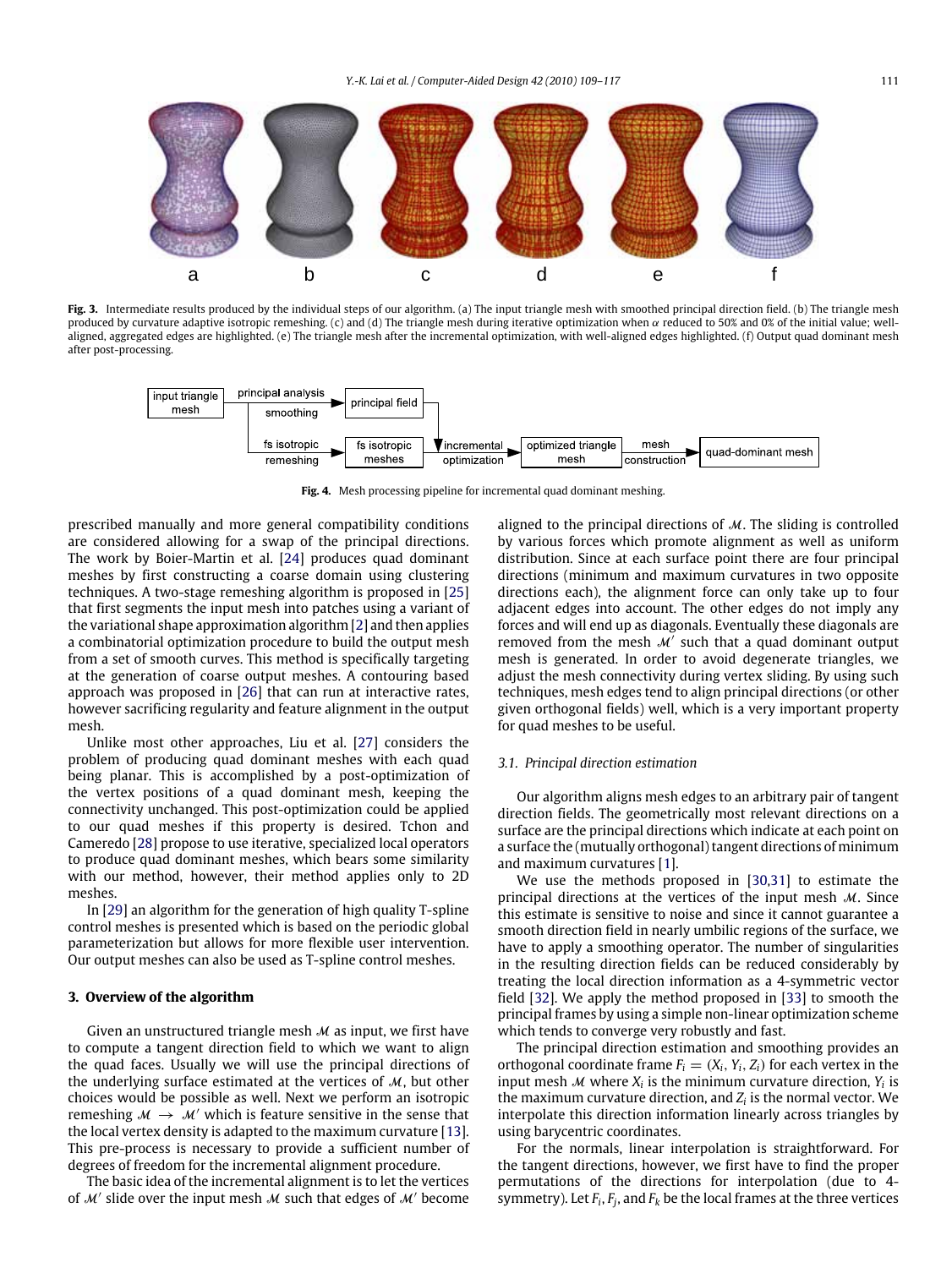of a triangle. For each triplet  $(D_i, D_i, D_k)$  we check the consistency defined by

 $\text{consistency}(D_i, D_j, D_k) := D_i^T D_j + D_j^T D_k + D_k^T D_i$ 

where the direction  $D_i$  is taken from the set  $\{X_i, -X_i, Y_i, -Y_i\}$  and the directions  $D_i$  and  $D_k$  are chosen analogously (yielding a total of  $4^3$  = 64 combinations). From the triplet  $(\hat{D}_i, \hat{D}_j, \hat{D}_k)$  with maximum consistency we compute the first interpolated tangent vector *X* by barycentric combination. The second tangent vector is then defined as  $Y = Z \times X$  where *Z* is the interpolated normal vector.

Notice that only the barycentric interpolation has to be computed during the incremental mesh optimization. Estimating the principal directions at the vertices of  $\mathcal M$  and finding the most consistent triplet per triangle is done in a pre-process.

## *3.2. Initial mesh generation*

The starting configuration is crucial for incremental optimization. Hence we make sure that the initial mesh  $\mathcal{M}'$  locally has sufficiently many degrees of freedom, i.e. that the vertex density of  $\mathcal{M}'$  is higher in curved regions and lower in flat areas. We use the method proposed in [13] which produces isotropic meshes with the vertex density adapted to the local curvature. This is achieved by computing a uniform vertex density with respect to the augmented metric

$$
dist(V_i, N_i, V_j, N_j) = \sqrt{||V_i - V_j||^2 + \omega^2 ||N_i - N_j||^2},
$$
\n(1)

where  $V_i$  and  $N_i$  are position and unit normal vectors of vertex  $v_i$ ; correspondingly  $V_j$  and  $N_j$  are those of vertex  $v_j$ . This metric takes both Euclidian distance  $\|V_i - V_j\|^2$  as well as unit normal rotation  $\|N_i - N_j\|^2$  into account. The non-negative coefficient  $\omega$  is used to control the sensitivity of the density adaption. The algorithm first distributes unconnected vertices on the surface by using particle repulsion [34] and then recovers the mesh connectivity by constrained Delaunay triangulation in a local parameterization [13].

#### *3.3. Incremental optimization*

Sliding the vertices of  $M'$  over M such that the (some) edges of  $M'$  become aligned to the tangent direction fields of  $M$  is the most important step of our quad dominant remeshing scheme. Since at every surface point we can identify four principal directions and the average valence of a vertex in a triangle mesh is six, it is obvious that not all edges can be aligned. In fact, some edges will turn out to become diagonally oriented with respect to the principal direction fields. The various forces that act on the vertices in this stage and the overall incremental optimization procedure is described in detail in Section 4.

Technically, the vertex sliding is implemented by computing a local parameterization for the 1-ring of each vertex in  $\dot{M}$  and then performing the position update in the parameter domain. After the update, the 3D position is recovered by simply evaluating this parameterization. Even if this already guarantees a good preservation of the geometry, it can still happen that the vertices of  $M'$  drift away from the input mesh M. Hence we project the vertices of  $\mathcal{M}'$  back to the nearest point of  $\mathcal M$  after every iteration. The vertex re-location is concluded by re-evaluating the (interpolated) principal direction field in order to update the local coordinate frame associated with a vertex.

When the vertices of  $\mathcal{M}'$  are freely sliding across the input mesh  $M$ , the mesh structure can degenerate. Hence, in order to preserve a good mesh quality, we have to apply a local remeshing procedure. Since the step width of the vertex motion is rather small

in our incremental procedure, simple local connectivity updates turn out to be sufficient. We use a variant of the connectivity update procedure described in [12]:

After re-location and back-projection of the vertices, we

- collapse edges that have become shorter than some threshold  $\Theta_{\min}$ .
- split edges that have become longer than some threshold  $\Theta_{\text{max}}$ .
- flip edges if the maximum inner angle of one of the adjacent triangles is above some threshold  $\Phi_{\text{max}}$ .

The choice of the three thresholds  $\Theta_{\text{min}}$ ,  $\Theta_{\text{max}}$ , and  $\Phi_{\text{max}}$  does not require too much tuning.  $\Theta_{\text{min}}$  and  $\Theta_{\text{max}}$  control the mesh resolution and the aspect ratio of the resulting quad faces.  $\Phi_{\text{max}}$ has always been set to  $\pi - \varepsilon$  in our experiments.

#### *3.4. Quad mesh generation and post-processing*

After a few iterations of the incremental optimization, we obtain a triangle mesh  $M'$  which exhibits a good local edge alignment to the principal directions of  $M$ . Removing the badly aligned edges (the diagonals) from the mesh already leaves a quad dominant mesh with mostly rectangular faces.

#### *3.4.1. Post-processing for improving polygon quality*

Some simple post-processing can further improve the quality of the output mesh by removing badly shaped faces through merging and splitting.

In the merging phase, adjacent faces are merged by removing their common edge from the mesh. An edge is removed if the quality of the resulting face is superior to the quality of the two faces before the merge. Here, the quality of a face is measured by its rectangularity, i.e. by the number of quasi-perpendicular corners (should be four) and by the number of non-convex corners (should be zero). A quasi-perpendicular corner is one with an inner angle close to  $\frac{\pi}{2}$ , a non-convex corner is one with an inner angle well above  $\pi$ . The inner angle of a corner is measured in the tangent plane defined by the local normal vector.

Notice that we do not penalize T-vertices, i.e. vertices with an inner angle of approximately  $\pi$ . Please refer to our discussion of the role of T-vertices in quad meshing in the introduction.

The merging phase is followed by a splitting phase where we remove the remaining non-convex corners by splitting the corresponding non-convex faces into convex ones. Here a simple heuristic finds the most rectangular decomposition of a nonconvex face.

#### *3.4.2. Post-processing for T-vertices*

Due to the local minimum nature of our method, it may produce some unnecessary T-vertices in certain cases. Although as discussed before, T-vertices are not an impediment for various geometry processing applications, reducing the number of Tvertices, or placing them at more reasonable places is still of benefit. For this purpose, a simple post-processing stage may be introduced. For T-vertices located within regular regions, the consecutive edge sequences ending at the T-vertex can be extended by appropriately splitting a sequence of quads. An extended edge sequence terminates when another T-vertex is met or when the edge sequence is sufficiently close to nearby edges. The extension of edge sequences is always restricted to regular quad regions so that regularity is guaranteed after splitting. After this phase, edge sequences that are too short or too close to neighboring sequences will be removed.

Besides proper alignment, another goal of the iterative vertex re-location detailed in Section 4 is to promote a globally uniform size of the quad faces. However, after the elimination of unnecessary T-vertices, the line density, i.e. the distribution of (parallel) edge sequences can become non-uniform because new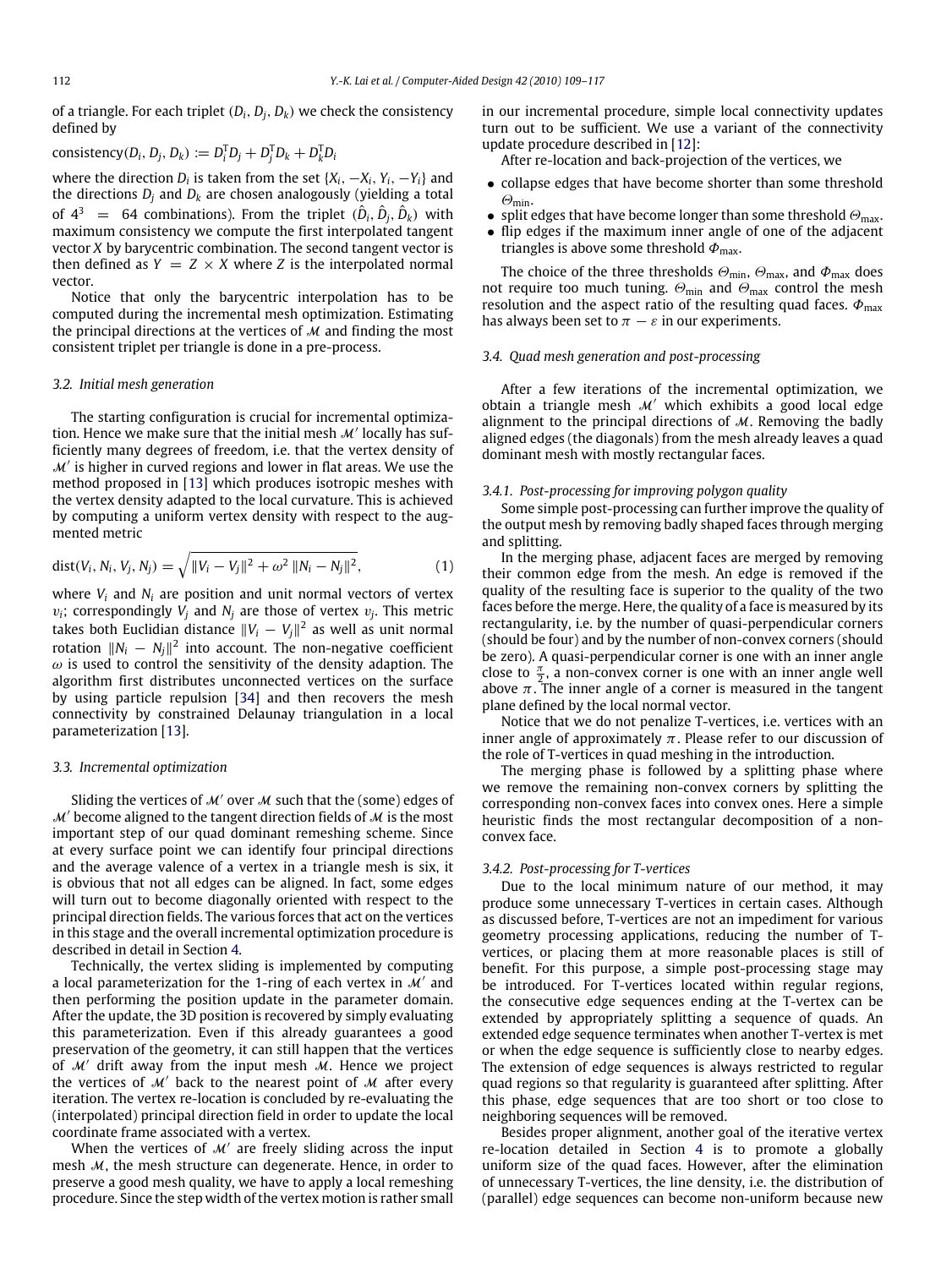edges have been inserted and quad faces have been split. We reestablish uniformity by iterating a simple smoothing operator. Here we can exploit the fact that the mesh structure is highly regular at this stage of the algorithm.

The smoothing operator performs a simple relaxation with back-projection to the original surface. For the relaxation we distinguish between regular vertices (valence four with all adjacent faces being quads), T-vertices (between two small and one larger quad), and irregular vertices (all the rest).

The positions of the irregular vertices are not changed by the smoothing operator. T-vertices are shifted towards the mid-point of the edge on which they lie and regular vertices are shifted towards the average of their four adjacent vertices. Fig. 8 in the experimental results section shows an example mesh before and after the final relaxation step.

#### **4. Incremental alignment**

After we have explained the overall algorithm, we now focus on the most crucial stage of the process which is the incremental motion of vertices in order to promote principal direction alignment. For every vertex **v** of  $\mathcal{M}'$ , we evaluate the interpolated principal direction field and associate a local coordinate frame *F* with it. We do the same for the midpoint of every edge.

# *4.1. Local parameterization*

To simplify the vertex motion, we map the 1-ring neighborhood of a vertex **v** to a 2D domain. In order to minimize distortion, we use the exponential map [35,8] which preserves the length of the edges adjacent to **v** and scales the adjacent inner angles such that they sum to  $2\pi$  (planar configuration). The vertex **v** is mapped to the origin and the configuration is rotated such that the principal directions *X* and *Y* at **v** coincide with the *x*- and *y*-axis of the 2D domain.

For the re-location of the center vertex, we have to identify the most appropriate set of (up to four) adjacent edges which qualify as candidates to be aligned to the minimum or maximum principal directions (*x*- and *y*-axis respectively). We do this by selecting those edges which have the least angle to the (positive or negative) *x*- or *y*-axis. Selected edges are rejected if their angle with respect to the corresponding axis is more than  $\frac{\pi}{3}$ . This leads to situations where less than four edges may remain as alignment candidates. Only these candidates will affect the re-location of the center vertex, the others are not taken into account.

#### *4.2. Curl compensation*

Since the edges of  $\mathcal{M}'$  have a finite length, the orientation of the direction field may change along an edge (*curl*). For symmetry reasons we want to align a candidate edge **e** to the direction field evaluated at its midpoint. However, since in general the corresponding local frame  $F_e = (X_e, Y_e, Z_e)$  is different from the local frame  $F_v = (X_v, Y_v, Z_v)$  at the center vertex **v** we have to compensate the curl by rotating **e** in the parameter domain. To simplify the following explanation we assume that the tangent direction vectors *X<sup>e</sup>* and *Y<sup>e</sup>* have already been chosen such that maximum consistency with the vectors  $X_v$  and  $Y_v$  is established.

Let *E<sup>e</sup>* be the 3D (geometric) embedding of the (topological) edge **e** then  $(x_e, y_e) = (E_e^T X_e, E_e^T Y_e)$  are the coordinates of **e** in the tangent plane with respect to the local coordinate frame *F<sup>e</sup>* .

The curl compensation consists in a rotation of the frame  $F_e$  into the frame  $F_\nu$ . In the parameter domain where  $F_\nu$  coincides with the *x*- and *y*-axis, we are only interested in the tangential component of this rotation which corresponds to replacing the edge **e** obtained by the exponential map parameterization (in the last section) with the edge spanned by  $(x_e, y_e)$  and the origin (= location of **v** in the parameter domain).



**Fig. 5.** Illustration of vertex re-location. The center vertex is pulled towards a weighted average of three target positions x', x", and x"'.

Notice that even if we will use the curl compensated edges in the parameter domain to compute the update vector for the center vertex (in the next section), we still stick to the candidate selection based on the orientation *before* the compensation. The reason for this is to maintain the compatibility of the minimum and maximum principal directions at the center vertex.

#### *4.3. Vertex re-location*

Let  $(x_1, y_1), \ldots (x_4, y_4)$  be the curl compensated endpoints of the four adjacent edges being candidates for alignment to the minimum  $(X)$ , maximum  $(Y)$ , negative minimum  $(-X)$ , and negative maximum (−*Y*) principal directions respectively (see Fig. 5). We will define three different forces that attract the center vertex **v** towards an optimized position in the parameter domain. For brevity we will only explain how to compute the *x*-coordinates. The *y*-coordinates are obtained analogously.

The first force (''collinearity force'') is trying to make the points  $(x_2, y_2)$ , **v**, and  $(x_4, y_4)$  collinear:

$$
x' = \frac{|y_4|}{|y_2| + |y_4|} x_2 + \frac{|y_2|}{|y_2| + |y_4|} x_4.
$$

The corresponding force for the *y*-coordinates is making  $(x_1, y_1)$ , **v**, and  $(x_3, y_3)$  collinear.

The second force ("snapping force") is promoting edge alignment by enforcing vertical edges. This is achieved by snapping to the closer *x*-coordinate of the corresponding neighbors:

$$
x'' = \begin{cases} x_2 & (|x_2| \le |x_4|) \\ x_4 & (|x_2| > |x_4|). \end{cases}
$$

For the *y*-coordinates horizontal edges are enforced.

The third force (''relaxation force'') is promoting uniform vertex distribution *along* the principal directions:

$$
x^{\prime\prime\prime}=\frac{x_1+x_3}{2}.
$$

Eventually, the updated *x*-coordinate for the center vertex is defined as a weighted average:

$$
(1 - \lambda) x + \lambda \left( \alpha x' + (1 - \alpha - \beta) x'' + \beta x''' \right).
$$

During the incremental optimization we change the weight coefficients  $\alpha$  and  $\beta$  according to the following schedule. We begin with  $\alpha$  being relatively large (e.g.  $\alpha = 0.3$ ) and  $\beta = 0$ . With each iteration, we let  $\alpha$  decrease towards zero (with a constant decrease of amount after each iteration). Once  $\alpha$  vanishes, we start to increase  $\beta$  with each iteration up to some moderate value  $(e.g. \beta = 0.2).$ 

The rationale behind this schedule is that initially the mesh should be straightened by making vertices locally collinear.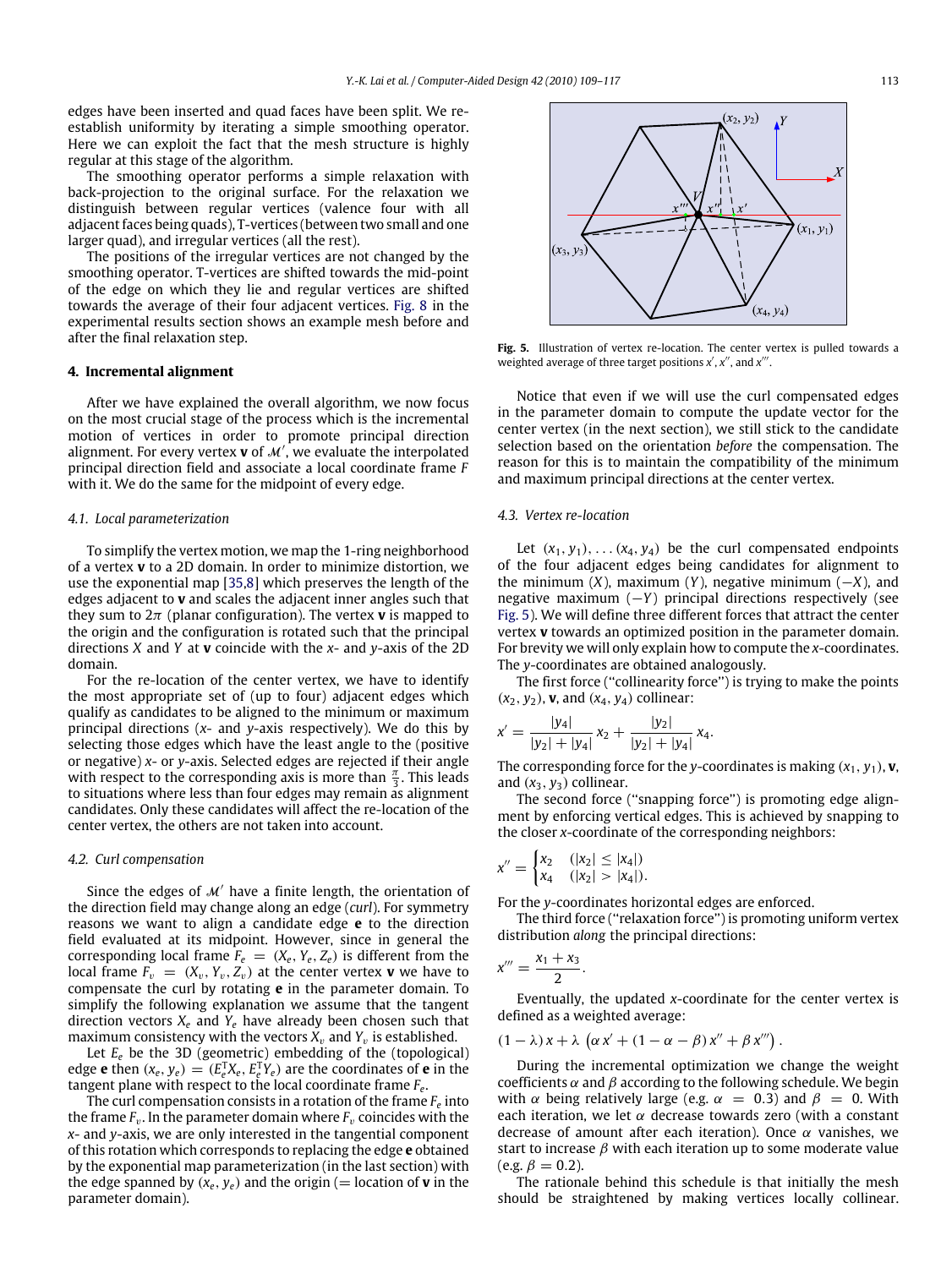

**Fig. 6.** Well-aligned edges are aggregated and treated as rigid components. In the vertex re-location, this is taken into account by constructing virtual edges (as delineated in dash line).

Then the actual alignment to the principal directions should be promoted. After some iterations, the alignment is established and we fade in a regularization force to make the vertex distribution more uniform. Although the weights for collinearity force and relaxation force are relatively small, they are important to improve the results. The collinearity force is introduced to improve the alignment in the initial iterations. Without the relaxation force, aligned edge sequences will not tend to distribute uniformly. These forces take effect together with the snapping force that promotes the alignment with the principal directions. The suggested values are obtained from experiments, and we have found that the same set of values is suitable for all the examples presented in the paper.

This schedule together with a damping factor of  $\lambda = \frac{1}{2}$  usually  $2^{\frac{1}{2}}$  guarantees stable convergence of the scheme to a good local minimum. Experiments also show that the same set of parameters (and parameter variation after iteration) is suitable for a wide range of models.

For vertices with less than four alignment candidates, we apply just the snapping force for a direction where only one candidate is present. For the other coordinate, collinearity and snapping is applied but no relaxation. If no candidate is present for one direction then there is no update of the respective coordinate at all.

#### *4.4. Aggregation*

Updating the position of each vertex in  $\mathcal{M}'$  individually may lead to a very slow convergence and has a high risk of getting stuck in a sub-optimal local minimum. Hence we have to stabilize the convergence by making sure that we are not destroying a good local configuration in future relaxation steps.

We achieve this by *aggregation*, i.e. by combining adjacent wellaligned edges into a single rigid component which can only be updated simultaneously. Aggregation speeds up convergence significantly since position and orientation information is propagated much faster through the mesh.

Initially each edge of  $\mathcal{M}'$  represents an individual rigid component. After each iteration, we classify edges as *well aligned*, if their orientation deviates from one of the two principal directions by less than some small threshold. If two adjacent edges are both well aligned with respect to the same principal direction they are treated as one rigid component in the next iteration. Contiguous sequences of well-aligned edges can be aggregated into chains in the same way. In practical implementation, we do not exert extra limitations to the length of an aggregated chain. Edges are reclassified and chains are re-aggregated in each iteration to avoid bad local minima.

The update procedure for vertices **v** that belong to an aggregated chain has to be modified. For simplicity we, again, assume that all the local coordinate frames have been permuted correctly to establish maximum consistency between adjacent vertices and edges. Without loss of generality we can further assume that the aggregated edges are well aligned to the maximum principal direction (*X*). *Y*-alignment is handled analogously.

As illustrated by Fig. 6, we still start by computing a parameterization of the 1-ring neighborhood of **v**, however, instead of applying the curl compensation to an already wellaligned edge  $\mathbf{e}_1$ , we follow the aggregated chain  $\mathbf{e}_2, \ldots, \mathbf{e}_k$  to its

end vertex where we find a not yet well-aligned edge  $e_{k+1}$  which is a candidate for alignment. Since all the intermediate aggregated edges are already well aligned (to the *X* direction), their local coordinates in the respective tangent planes are  $(x_i, y_i) = (x_i, 0)$ . Propagating the curl compensation along the aggregated chain leads to the *virtual* edge:

$$
\left(\sum_{i=1}^{k+1}x_i,y_{k+1}\right)
$$

This definition makes sure that the collinearity and the snapping forces for the *y*-coordinates are compatible for all vertices that belong to the same aggregation chain in *X* direction.

The relaxation force for the *y*-coordinate has to be treated differently since it uses adjacent edges in *Y* direction which are different for each vertex in an *X* chain. In order to make sure that the well-alignment of the whole chain is not affected, we compute the *y*-coordinate relaxation force for each vertex in an *X* chain individually and then compute an average update which we apply to all the vertices. By this we allow the *X* chain to move parallel in *Y* direction in order to make the overall vertex distribution more uniform.

Intermediate results of iterative update with aggregation are presented in Fig. 3 (c–e). The detected aggregations are highlighted. We may consider the iterative local updates process as two stages. In the first stage (from  $(b)$  to  $(d)$ ), the purpose of iteration is to make the candidate edges well align with principal fields, and this is achieved by a combination of collinear force and snapping force. In the second stage (from (d) to (e)), due to the introduction of relaxation force, edge sequences tend to become more uniformly distributed.

#### **5. Experimental results**

We tested our algorithm with various geometric models of different complexity. The results were generally quite good with mesh edges mostly well aligned to the principal directions and quads distributed evenly.

Fig. 7 shows various graphical models remeshed with our method. Smoothed principal directions are used in these examples to guide the orientation of the edges. Since we do not rely on a global parameterization, the method can deal with high-genus models in the same way, as illustrated by the genus 4 model of 'fertility'.

Fig. 8 is the remeshed rockerarm model, a typical mechanical part. Thanks to the non-linear 4-symmetric vector field smoothing, even critical configurations like the non-convex flat region can be remeshed quite reasonably with mostly quads. The left and right figures show the model before and after relaxation, respectively; uniformity is re-established after relaxation.

In Fig. 9 we used a user specified direction field instead of the principal directions to improve the mesh quality in noisy regions. Remeshing with the principal directions tends to produce irregular meshes on the palm due to the existence of creases. The tangent vector field shown on the left is computed by interpolating 5 key vectors, one on each finger, using radial basis functions.

Although it is generally difficult to precisely control the resolution of the output mesh, the number of vertices in the initial phase of feature sensitive isotropic remeshing does have certain influence. Fig. 10 shows the remeshing results obtained with initial isotropic remeshing of 10,000 and 20,000 vertices, respectively. The obtained remeshing results contain 1786 and 2842 faces, corresponding to coarser and finer initial remeshing. Besides using different resolutions of initial triangle meshes, the number of faces in the output mesh is also affected by the post-processing stage. Merging and splitting of polygons will slightly decrease or increase the number of faces. Extending edge sequences terminating at T-vertices will increase the number of faces due to the splitting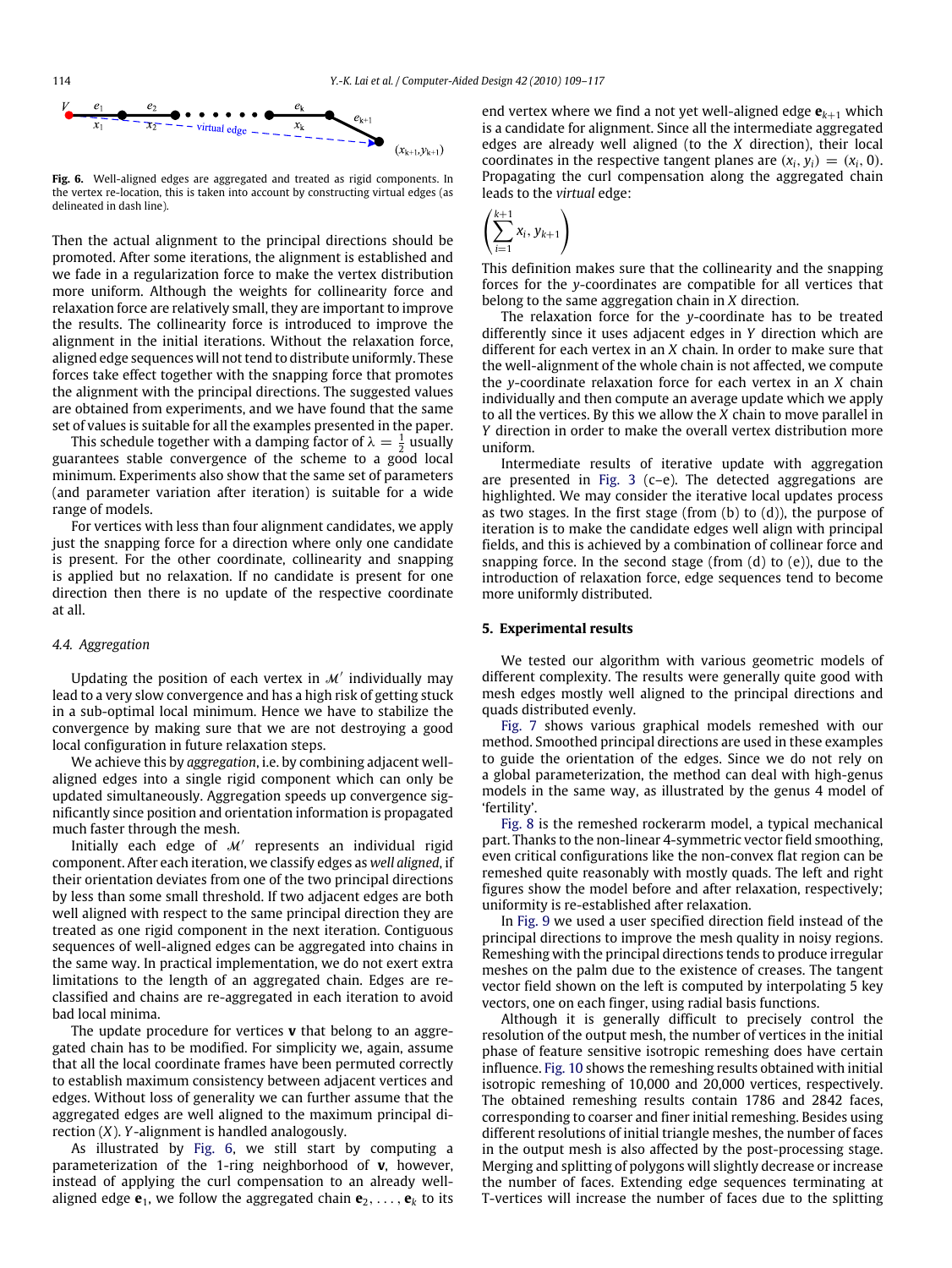

**Fig. 7.** Quad dominant remeshing of various graphical models. From left to right: 'elephant', 'fertility' and 'tweety'.



**Fig. 8.** Quad dominant remeshing of the rockerarm model. Left: before relaxation; right: after relaxation.



**Fig. 9.** Hand model remeshed with the specified vector field.

of regular faces; thus enabling this post-processing will lead to an output mesh with more faces.

Note that there still exist some polygons (other than quads) on the produced meshes, thus the output results are considered as quad dominant remeshing (not pure quads). This is partially due to the singularities of principal field (even after 4-symmetry smoothing) and partially due to the local minima nature of the iterative update scheme. Such polygons may be further improved by some heuristic rules that try to split or merge them appropriately to produce better results. It can be noticed that remeshing results usually have edges follow principal directions and features.

Feature sensitive metric [13] may be used not only as a way to control initial triangulation, but may also be applied to the whole computation pipeline. The metric is described by Eq. (1), and is used whenever the distance between two adjacent vertices is computed. By using this technique, not only mesh edges are aligned with principal directions or features, the density of faces are also adapted to the local features: feature regions tend to contain more faces than flat regions. Fig. 11 gives an example of producing quad dominant remeshing of 'bahkauv' model without and with feature sensitivity ( $\omega$  is set to 0.1). Since certain steps of the algorithm use more global connectivity consistency around the model (e.g. aggregation based local remeshing and postprocessing), the result obtained with feature sensitivity may not differ much from that without feature sensitivity. However, it can still be noticed that with feature sensitivity, feature regions (e.g. the legs and the head) contain increased number of faces, while other regions have the same or even less faces as the result without feature sensitivity. This property is useful for better representing feature regions with a limited number of faces.

Our remeshing results can be used as control meshes of Tsplines or Catmull–Clark subdivision surfaces. Fig. 12 shows such an example.

Catmull–Clark subdivision can be generalized to meshes with Tvertices in a straightforward manner. The original Catmull–Clark scheme computes a new vertex for every edge and every face of the input mesh. Then each *n*-sided face is split into *n* quads by connecting the edge-vertices to the face vertices. If an edge of the input mesh has a T-vertex then it can be used instead of computing a new vertex for this edge.

In order for this modified Catmull–Clark subdivision to work, we have to make sure that there is no edge in the mesh that has more than one T-vertex. We achieve this by applying some more face splits to our quad meshes. Usually only very few edges have multiple T-vertices.

All our experiments are carried out on a commodity PC with Intel Core2Duo 1.86 GHz processor and 1 GB RAM. Most models are initially remeshed to 10,000 vertices. The principal direction computation takes 1–2 s, the non-linear vector field smoothing (not optimized) 15–20 s, the incremental optimization 15–20 s, mesh reconstruction less than a second and finally post-processing 2–3 s. The hand model is initially remeshed to 20,000 vertices and the timings for each step are 3.21 s, 122.31 s, 31.73 s, 0.72 s and 3.37 s respectively.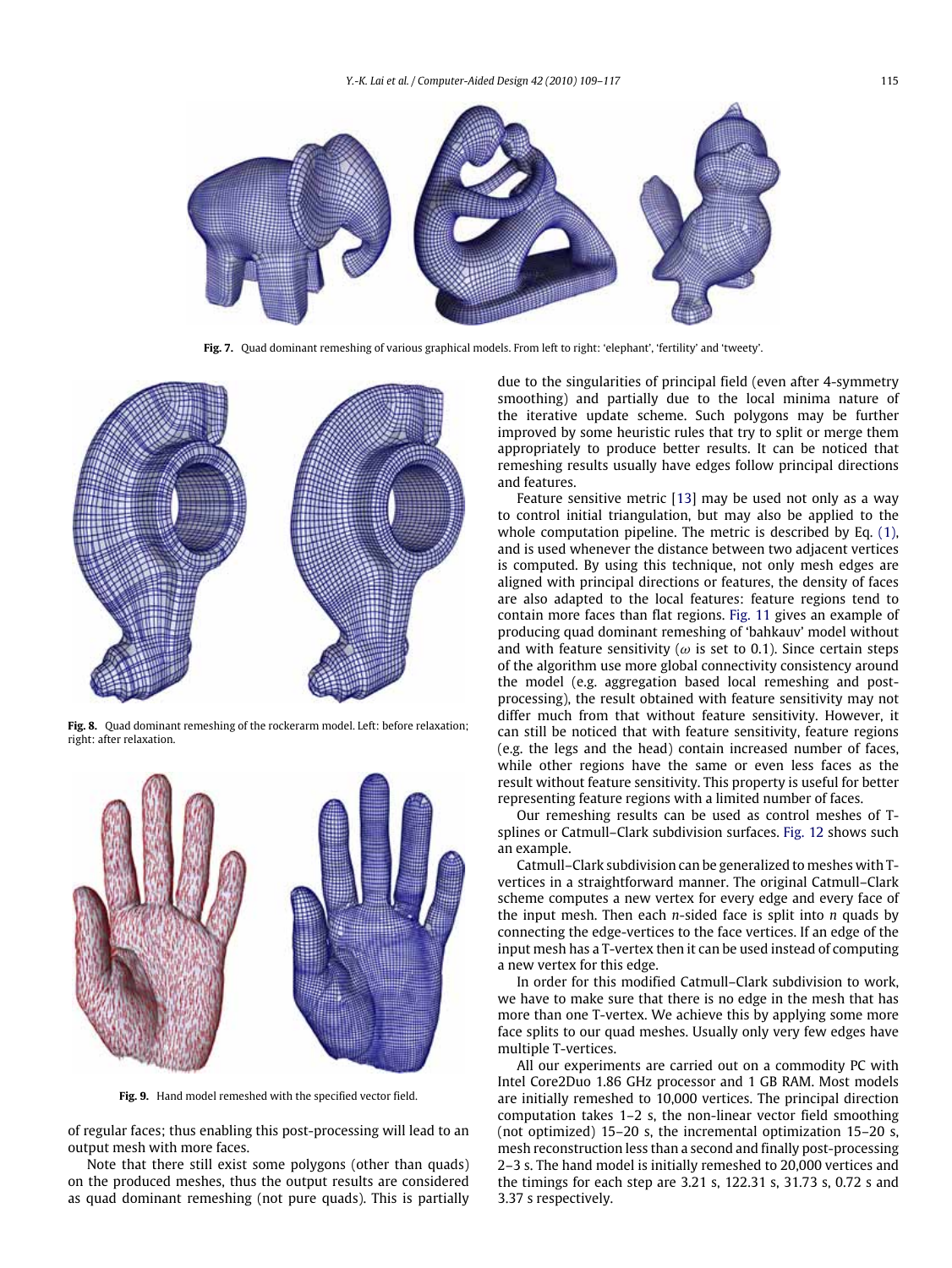

**Fig. 10.** Remeshing of 'frog' model with two different resolutions.



**Fig. 11.** Remeshing of 'bahkauv' model without and with feature sensitivity,  $\omega = 0.10$ .



**Fig. 12.** The kitten model. Left: quad dominant remeshing; middle and right: the remeshed model undergone one and two times of Catmull–Clark subdivision.

Statistics of the number of faces, the number of quads, the average deviation of inner angles of quads from  $\pi/2$  (in degrees) and the planarity measure (in degrees, explained below) are given in Table 1. From the statistics, it is clear that our method produces meshes with mostly quads. Since the mesh edges are optimized to align with principal directions (or other orthogonal fields), the shape of quads is close to a rectangle, which is shown by the small averaged deviation angle of corners from  $\frac{\pi}{2}$ . Moreover,  $\frac{2}{2}$ ; *moreover*, planarity measure is computed as the difference of averaged sum of inner angles from  $2\pi$  over all the quads appear in the model. Experimental results given in the table show that this measure is very close to 0 for all the models (less than 1.0 degree for most examples). Most faces are actually close to planar quadrilaterals, thus the output of our method is suitable as input for generating PQ meshes (quad meshes with planar faces) using some variant of [27].

## **6. Conclusions and future work**

In this paper, a quad dominant remeshing method based on incremental optimization has been proposed. The approach is conceptually simple, and produces quad dominant meshes that show a very good alignment to geometric features and a rather uniform distribution of mesh vertices. T-vertices are allowed in the output meshes, since they provide more flexibility in order to improve the alignment and the shape of the faces.

Some limitations still exist. One is that it is generally difficult to precisely control the resolution of the output mesh. The number of